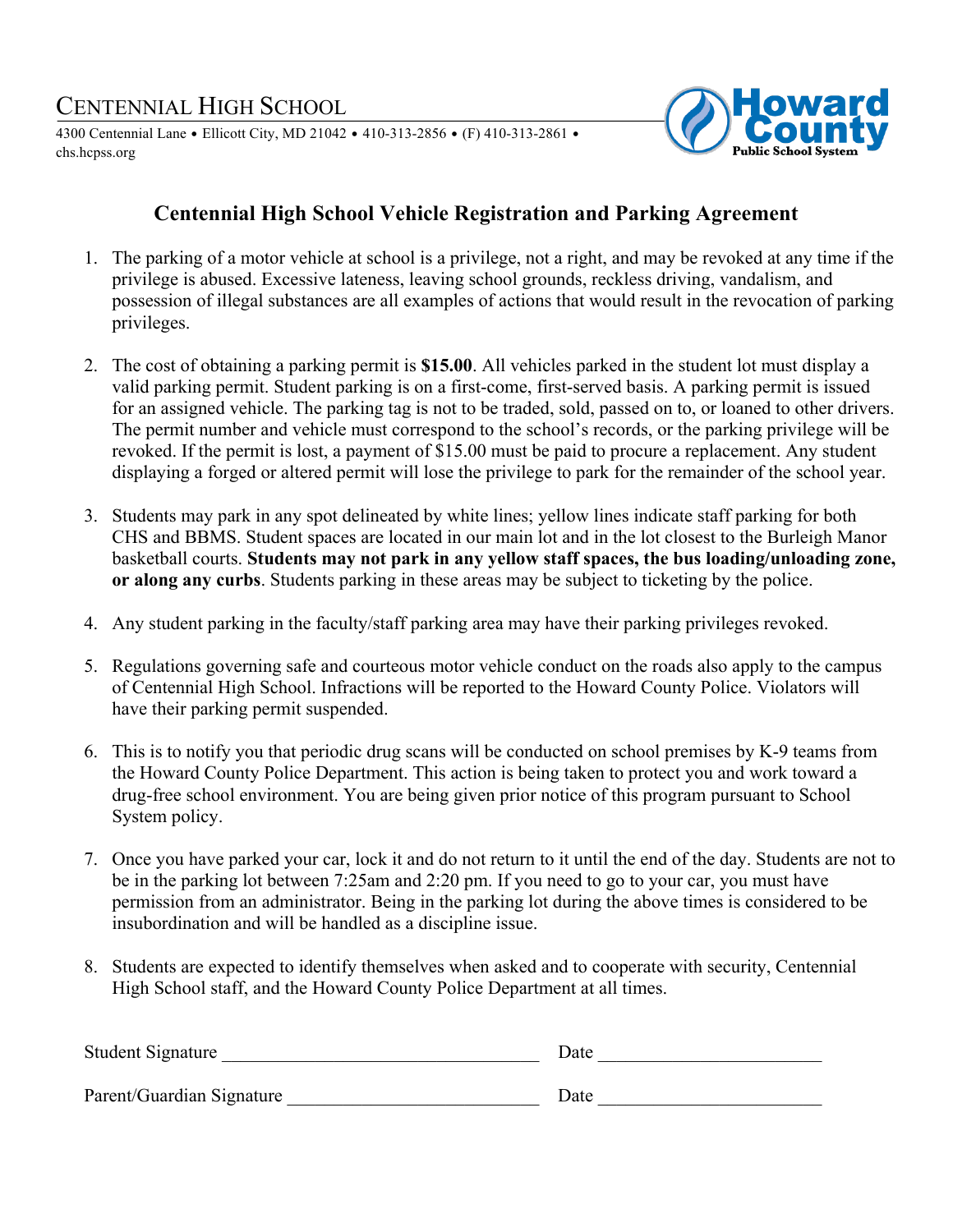### **A Message to Parents of Teen Drivers**

Traffic crashes are the leading cause of death for teens and young adults. More than 5,500 young people die every year in car crashes and thousands more are injured. Parents can plan an important role in reducing these numbers and keeping their teens alive.

The following are ways you can help keep your teen safe on the road:

- $\triangle$  Be a role model. If you expect your teen to drive safely, you need to drive safely, too.
- \* Always wear your seat belt.
- v Don't drink and drive. Never allow any alcohol or illegal drugs in the car.
- v Don't eat, drink, talk on your cell phone, or do anything else that could distract you from your driving.
- $\triangle$  Stay within the speed limit and obey all traffic signals.
- $\triangleleft$  Know the laws in your state. It is important that you know and understand the graduated driver licensing (GDL) laws where you live. Specifically, you need to know the restrictions and limitations on teen drivers who have permits and provisional licenses. You must also learn about your own legal responsibilities for providing a good supervised driving experience for your teen.
- v Set specific rules that must be followed (See Parent-Teen Driving Agreement).
- $\triangle$  At first, the restrictions you set should be strict. You can gradually relax the rules after your teen has demonstrated safe driving. And the rules you set should depend on the maturity level of your teen.
- $\triangle$  Because so many crashes occur in the first 6 months of unsupervised driving, your teen shouldn't drive teen passengers or driver after 9:00 pm at first. And don't ask your teen to give rides to younger siblings until he or she has had extensive driving experience. After your teen has demonstrated safe driving for 6 months, you might allow 1 passenger and a later curfew (for example, 10:00 pm). Before allowing more passengers, keep in mind that more passengers make it more likely that your teen will have a crash. Studies show that 1 passenger increases the risk of a crash by 40%, 2 passengers doubles the risk, and 3 passengers almost quadruples the risk.
- $\triangle$  Enforce strict penalties. Generally, penalties for breaking the contract should match the seriousness of the rule broken. Punishments for reckless driving, such as speeding or drunk driving, should be strict and may involve loss of driving privileges.
- $\triangle$  Take your teen on the road. The 6 hours of driving practice in many driver education programs is not enough. Your teen needs a lot more supervised driving practice, and some nighttime driving is important, too. Some states require 50 hours of supervised practice. There are books, videos, and classes for parents on how to teach teen drivers. Remember that you'll probably need a lot of patience.
- $\triangleleft$  Check out the car. Make sure the car your teen is driving is safe and in good condition. If your teen is buying a car, help your teen research safety ratings and find a mechanic to inspect the car. Air bags and lap-shoulder belts in the rear seat are important safety features.
- Make a tough decision. If you're concerned that your teen may not be ready to drive, you can prevent your teen from getting a license. All states allow parents to block their teen from getting a license if the teen is thought to be immature or reckless.

#### **For more information**:

American Academy of Pediatrics (www.aap.org) AAA Foundation for Traffic Safety (www.aafoundation.org) National Highway Traffic Safety Administration (www.nhtsa.gov) National Safety Council (www.nsc.org)

Network of Employers for Traffic Safety (www.safety.org)

Please note: Inclusion on this list does not imply endorsement by the American Academy of Pediatrics (MP). The MP is not responsible for the content of the resources mention in this publication. Website addresses are as current as possible, but may change at any time.

The information contained in the publication should not be used as a substitute for the medical care and advice of your pediatrician. There may be variations in treatment that your pediatrician may recommend based on individual facts and circumstances.